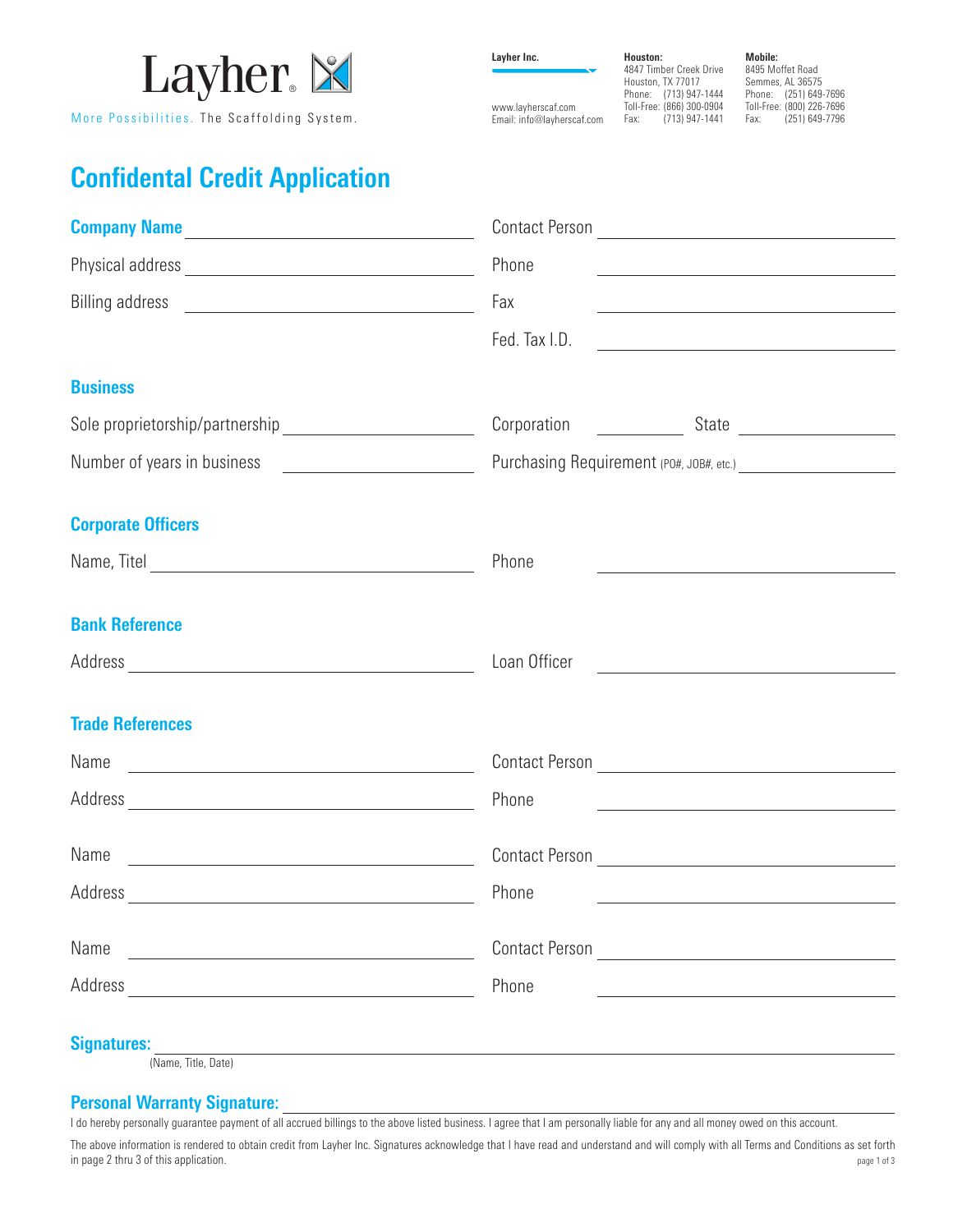## **SALE OF GOODS TERMS AND CONDITIONS**

- 1. Together with the terms and provisions provided on or attached to the face or reverse side of any delivery ticket describing goods which are sold subject hereto ("Delivery Ticket"), and the terms and provisions provided in any Layher credit application, these terms and conditions constitute an agreement ("Agreement") for sale of goods between Layher, Inc. ("Layher") and the Customer ("Purchaser") identified on the Delivery Ticket. Purchaser acknowledges that safe erection and use of the goods being sold hereby requires full compliance with Layher's separately printed Safety Guidelines, Erection Manual and Engineering Manual. [Further information regarding these guidelines and manuals may be obtained by contacting Layher or on the Internet at .]
- 2. The goods and the quantity of the goods that are the subject matter of this Agreement are as described on the Delivery Ticket and are made a part of this Agreement. The parties intend the description of the goods to be only for purposes of identification of the goods to this Agreement and not to be made part of the basis of this bargain.
- 3. Unless specifically provided to the contrary on the face of the Delivery Ticket, the place for delivery of the goods being sold hereunder is Layher's place of business and Layher shall tender the goods for delivery within a commercially reasonable time after the date hereof. Layher has the right to deliver all of the goods at one time or in one or more lots. The risk of loss of the goods will pass to Purchaser at the time that the goods are tendered for delivery to the Purchaser.
- 4. It is agreed that the goods will be delivered by Layher as set forth in this Agreement, and that payment is due upon receipt of the invoice therefor. In the event that payment in full is not received by Layher on or before 30 days from the date of the invoice, any unpaid balance shall bear interest at the lower of the rate of eighteen (18%) percent per annum or the then highest lawful rate until paid. The price for the goods that are the subject matter of this Agreement is as described on the Delivery Ticket. The parties agree that, in the event a price for the goods sold is not so described and is not thereafter definitely and precisely fixed and agreed upon by the parties prior to the first delivery. Purchaser will pay as a price the unit cost of each item sold under this Agreement as it appears on Layher's price list on the date of shipment multiplied by the number of units shipped.
- 5. Purchaser acknowledges that the goods are of a size, design, capacity, description and manufacture selected by the Purchaser, and Purchaser is satisfied that the goods are suitable and fit for its purposes. Layher shall not be liable to Purchaser for any loss, damage, or expense of any kind or nature caused, directly or indirectly, by the goods or the use or maintenance thereof or the failure or operation thereof, or the repair, service or adjustment thereof, or by any delay or failure to provide any such maintenance, repairs, service or adjustment, or by an interruption of service or loss of use thereof or for any loss of business howsoever caused.
- 6. The goods sold under this Agreement are warranted free from defects in workmanship and materials for thirty (30) days. **LAYHER MAKES NO OTHER AFFIRMATION OF FACT OR PROMISE RELATING TO THE GOODS BEING SOLD THAT HAS BECOME ANY BASIS OF THIS BARGAIN. FURTHER, LAYHER HAS MADE NO AFFIRMATION OF FACT OR PROMISE RELATING TO THE GOODS BEING SOLD THAT HAS CREATED OR AMOUNTED TO AN EXPRESS WARRANTY THAT THE GOODS WOULD CONFORM TO ANY SUCH AFFIRMATION OR PROMISE. NO SAMPLE OR MODEL HAS BEEN MADE PART OF THE BASIS OF THIS AGREEMENT OR HAS CREATED OR AMOUNTED TO AN EXPRESS WARRANTY THAT THE ALL OF THE GOODS WOULD CONFORM TO ANY SAMPLE OR MODEL EXHIBITED BY LAYHER. LAYHER DISCLAIMS ANY WARRANTY OF MERCHANTABILITY WITH RESPECT TO THE GOODS SOLD BY THIS AGREEMENT. LAYHER DISCLAIMS ANY WARRANTY OF FITNESS FOR ANY PARTICULAR PURPOSES WHATSOEVER WITH RESPECT TO THE GOODS BEING SOLD UNDER THIS AGREEMENT. THERE ARE NO WARRANTIES THAT EXTEND BEYOND THE DESCRIPTION ON THE FACE OF THIS AGREEMENT. LAYHER DISCLAIMS ANY IMPLIED WARRANTIES WITH RESPECT TO THE GOODS.**
- 7. Purchaser represents and warrants that it shall erect, maintain and use the goods in a safe and proper manner; comply with all applicable laws, ordinances, rules, regulations and orders of any public authority (including, but not limited to, all federal Occupational Safety and Health Act ("OSHA") and State regulations) having jurisdiction for the safety of persons or property; comply with all scaffolding standards articulated by the American National Standards Institute (including ANSI Standard A10.8-1998); comply with Layher's separately printed Safety Guidelines, Erection Manual and Engineering Manual; and provide and ensure the proper use of appropriate safety equipment, including but not limited to, nets, lanyards, belts, ropes, and grabs. From time to time after the sale upon request by Layher, Purchaser shall mark the goods with safety information and warnings, at Purchaser's sole expense and in such manner as Layher may request, and shall promptly replace any such information or markings, which are removed, worn, defaced or destroyed. Purchaser agrees to indemnify and hold Layher free and harmless from any and all claims, actions, proceedings, damages, and liabilities, including attorney's fees and costs, for loss, damage, or personal injury arising from or connected with Purchaser's possession, erection, use, transportation, storage, operation, maintenance, assembly, repair, dismantling, and sale or other disposition of the goods, including loss or damage which results from non-compliance with any portion of this paragraph, and from claims which are caused, or claimed to be caused, in whole or in party by the goods or by the liability or conduct (including active, passive, primary or secondary) of Layher, its agents or employees, or anyone for whose acts any of them may be liable. The parties hereby agree that Layher shall only be liable or responsible for actions of willful misconduct.
- 8. Purchaser hereby assigns and grants to Layher, its successors and assigns, a security interest in the goods that are the subject of this Agreement ("Collateral") to secure the payment of the price therefor; any and all obligations under any agreements by and between the parties (whether now existing or made in the future); any costs and expenses incurred by Layher in the collection and enforcement of this Agreement or any other indebtedness of Purchaser; and all liabilities of Purchaser to Layher now existing or later incurred, matured or unmatured, direct or contingent, and any renewals and extensions of and substitutions for such liabilities. Purchaser shall bear the costs of collections, including, but not limited to, attorney's fees, expenses, and court costs, and same will bear interest from the date incurred at the lower of the rate of eighteen (18%) percent per annum or the then highest lawful rate. Layher at all times shall have a perfected security interest in the Collateral that shall be prior to any other interest therein. Purchaser shall do all acts and things, and shall execute and file all instruments (including Security Agreements, Financing Statements, Continuation Statements, etc.) requested by Layher to establish, maintain and continue said perfected security interest, including, without limitation, giving Layher prior written notice of any interstate or inter-provincial change of location of the Collateral at any work site, place of business, storage facility, or other location, and shall promptly on demand, pay all costs and expenses of filing and recording, including the costs of any searches deemed necessary by Layher from time to time to establish and determine the validity and the continuing priority of the security interest of Layher, and also pay all other claims and charges that in the opinion of Layher might prejudice, imperil or otherwise affect the Collateral or its security interest therein. Purchaser appoints Layher or its designee its attorney-in-fact to execute any financing statements or other documents or instruments deemed necessary or appropriate by Layher to keep the security interest granted herein fully perfected in all jurisdictions in which the Collateral is located, and to sign Purchaser's name on the same. This power, being coupled with an interest, is irrevocable until all of Purchaser's obligations to Layher have been fully satisfied. Purchaser shall not create, incur, assume or suffer to exist any mortgage, lien, pledge or other encumbrance or attachment of any kind whatsoever upon, affecting or with respect to the Collateral and Purchaser represents and agrees that there does not now exist any lien, security interest or encumbrance in favor of any person other than Layher with respect to the Collateral, and that Purchaser shall defend, at Purchaser's own cost, any action, proceeding or claim affecting the same.
- 9. Purchaser has the right and, upon request, will be provided an opportunity to inspect the goods at any time during the period which begins when the goods are ready for shipment and ends twenty-four hours after the time the goods are tendered to Purchaser or, if Layher is required or authorized to send the goods to the Purchaser, twenty-four hours after the time of their arrival. Failure to inspect the goods within the time frame provided shall constitute a waiver of Purchaser's right of inspection. Purchaser shall notify Layher in writing of Purchaser's rejection of the goods by the expiration of the inspection period. Purchaser's failure to timely reject the goods shall constitute its unequivocal acceptance thereof. In the event Purchaser rejects any of the goods sold by this Agreement, Purchaser agrees not to resell or dispose of the rejected goods in any manner, and will hold the goods without charge to Layher, until the time that Layher may reasonably arrange for transportation. Should Purchaser sell the goods, the sale shall be deemed an unequivocal acceptance of the goods. Purchaser must pay the price in the manner set forth in this Agreement, regardless of whether such time is prior to any inspection.
- 10. The exclusive remedies of Purchaser under this Agreement are (a) the return of conforming goods to Layher and the reimbursement of the purchase price from Layher; and (b) the replacement of nonconforming goods or parts. In the event of a breach or repudiation of this Agreement by Layher, Purchaser shall not be entitled to any consequential damages as defined in the Bus. & Com. C. — Sales. It is the intent of the parties that Purchaser's said remedies are the sole remedies available to Purchaser and not cumulative of those provided by the Bus. & Com. C.—Sales.
- 11. This Agreement was executed in Harris County, Texas, by reason of the acceptance thereof by Layher at its executive offices. The parties acknowledge that the transaction that is the subject matter of this Agreement bears a reasonable relation to the State of Texas and agree that the law of Texas will govern their rights and duties. The parties specifically intend that the provisions of the law of Texas cited as "Bus. & Com. C. — Sales" will control all aspects of this Agreement and its interpretation, and that all definitions contained in such law will be applicable herein except when this Agreement expressly provides otherwise. The terms of this Agreement are intended by the parties as a final expression of their Agreement with respect to such terms.